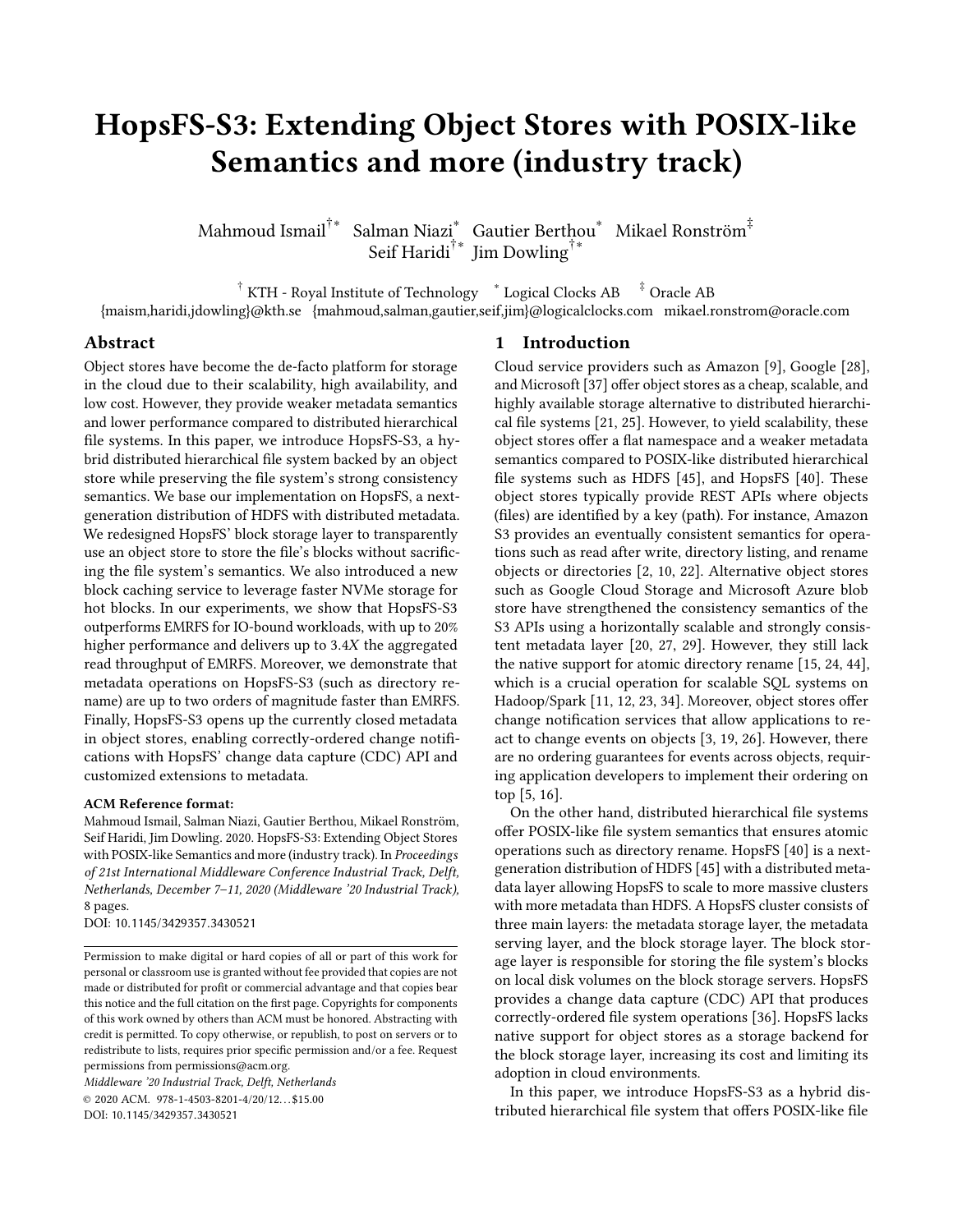system semantics while transparently using object stores as the backend storage for the file system's data. We leverage the heterogeneous storage APIs provided by HopsFS to implement a cloud storage type enabling fine-grained control over which part of the file system namespace to be stored in the cloud. Our implementation allows the block storage servers to be used as proxy servers to handle access to object stores in the cloud. To improve performance by avoiding unnecessary round trips to the object stores, we implemented a block cache on the block storage servers and a block selection policy on the metadata servers to ensure the locality of block data reads. Our caching layer exploits the relative higher performance of NVMe drives compared to object stores (such as S3). We also examined the different file system operations and redesigned them to ensure high performance and strong consistency on object stores. To the best of our knowledge, HopsFS-S3 is the first distributed hierarchical filesystem that supports tiered storage from small files in metadata [\[41\]](#page-7-4), cached blocks on NVMe storage, and other blocks in object storage. Moreover, HopsFS-S3 provides a pluggable architecture allowing different object stores such as Amazon S3, Google cloud storage, and Azure blob store to be used as a storage backend. In this paper, we focus our discussion on Amazon S3 since it is the most widely used object store in the cloud. Finally, HopsFS-S3 leverage HopsFS to open up the currently closed metadata in object stores, enabling correctly-ordered change notifications with HopsFS' change data capture (CDC) and customized extensions to metadata [\[36,](#page-6-22) [40\]](#page-7-2).

## 2 Background and Related work

HopsFS is an open-source next-generation distribution of HDFS that mitigates the HDFS scalability bottlenecks by storing the file system metadata in a distributed database [\[40\]](#page-7-2). In HopsFS, the metadata storage layer is a distributed database that is responsible for storing the file system's metadata, see Figure [1.](#page-2-0) HopsFS provides a pluggable architecture using the data access layer (DAL), allowing different distributed databases to be used, however, the default and recommended distributed database is NDB [\[38\]](#page-6-23). NDB is an in-memory, shared-nothing, distributed database. The metadata serving layer is responsible for executing parallel file system requests from potentially thousands of clients. The metadata servers are stateless, and they communicate only through the leader election protocol to elect a leader that is responsible for housekeeping operations of the file system [\[39,](#page-6-24) [40\]](#page-7-2). HopsFS leverages NVMe disks to store the small files,  $<$  128KB, embedded in the metadata in the metadata storage layer [\[41\]](#page-7-4). The block storage layer is responsible for storing large files,  $> 128KB$ , where the files are split into blocks typically of 128MB size and replicated across block storage servers. HopsFS lacks support for object stores as a storage backend for the file system's data.

Amazon S3 does not implement a POSIX file system API. For scalability, it provides eventual consistency guarantees for many operations: objects (files) may not be immediately available after creation due to negative caching, and older versions of the objects may be available after an update or a delete operation [\[10\]](#page-6-6). Also, directory rename and directory delete operations are not atomic. In fact, Amazon S3 does not have directories per se. To address these limitations, connectors have been developed to strengthen the S3 API with POSIX-like semantics. Hadoop offers file system connectors to different object stores such as Amazon S3 using the S3A connector [\[32\]](#page-6-25). S3A is a file system connector that allows reading and writing to Amazon S3. S3A uses the S3Guard [\[44\]](#page-7-3) to mitigate the issues introduced by the relaxed semantics of Amazon S3. Internally, S3Guard uses a consistent database (Amazon DynmaoDB [\[1\]](#page-6-26)) to keep track of the metadata for the objects stored in Amazon S3 to improve performance of operations such as directory listing and file status. The S3A connector mimics a directory by adding it to the S3Guard, and for any upcoming operation, it will check all the keys that have this directory path as a prefix in the key. Directory rename is an essential operation that is used as part of the commit protocols for scalable SQL systems on Hadoop/Spark. That is why S3A implements a commit protocol that can work with S3 without introducing inconsistencies [\[31\]](#page-6-27)

Amazon offers Elastic MapReduce (EMR) as a cloud-native big data platform to simplify running of big data frameworks such as Apache Hadoop and Apache Spark on AWS [\[8\]](#page-6-28). The storage layer of EMR supports the use of different file systems, including HDFS, the local file system connected to the instances, and the EMR file system (EMRFS) [\[6\]](#page-6-29). EMRFS is an implementation of HDFS that stores the files in Amazon S3. Similar to S3A, EMRFS implements a consistent metadata layer on top of S3 to mitigate the S3 relaxed consistency semantics [\[4\]](#page-6-30). Also, EMRFS implements an S3 optimized commit protocol, however, it only supports running Spark jobs that use Spark SQL, DataFrames, or Datasets to write Parquet files. [\[7\]](#page-6-31).

Microsoft offers Azure Data Lake Store (ADLS) [\[17,](#page-6-32) [43\]](#page-7-5) as a cloud storage service that builds upon features from hierarchical file systems and object stores, more specifically Azure Blob Storage. Similar to HopsFS, ADLS provides a hierarchical namespace, tiered storage, and atomic metadata operations such as directory rename and delete. Also, similar to HopsFS, ADLS uses a strongly consistent, relational, distributed database to manage the file system's metadata. ADLS provides a small append service to improve the performance of small appends (a few bytes to a few hundred KB), however, it does not tackle the storage problem of small files [\[18\]](#page-6-33). On the other hand, HopsFS embeds small files  $(<$  128 $Kb$ , a configurable limit) within the file system's metadata [\[41\]](#page-7-4).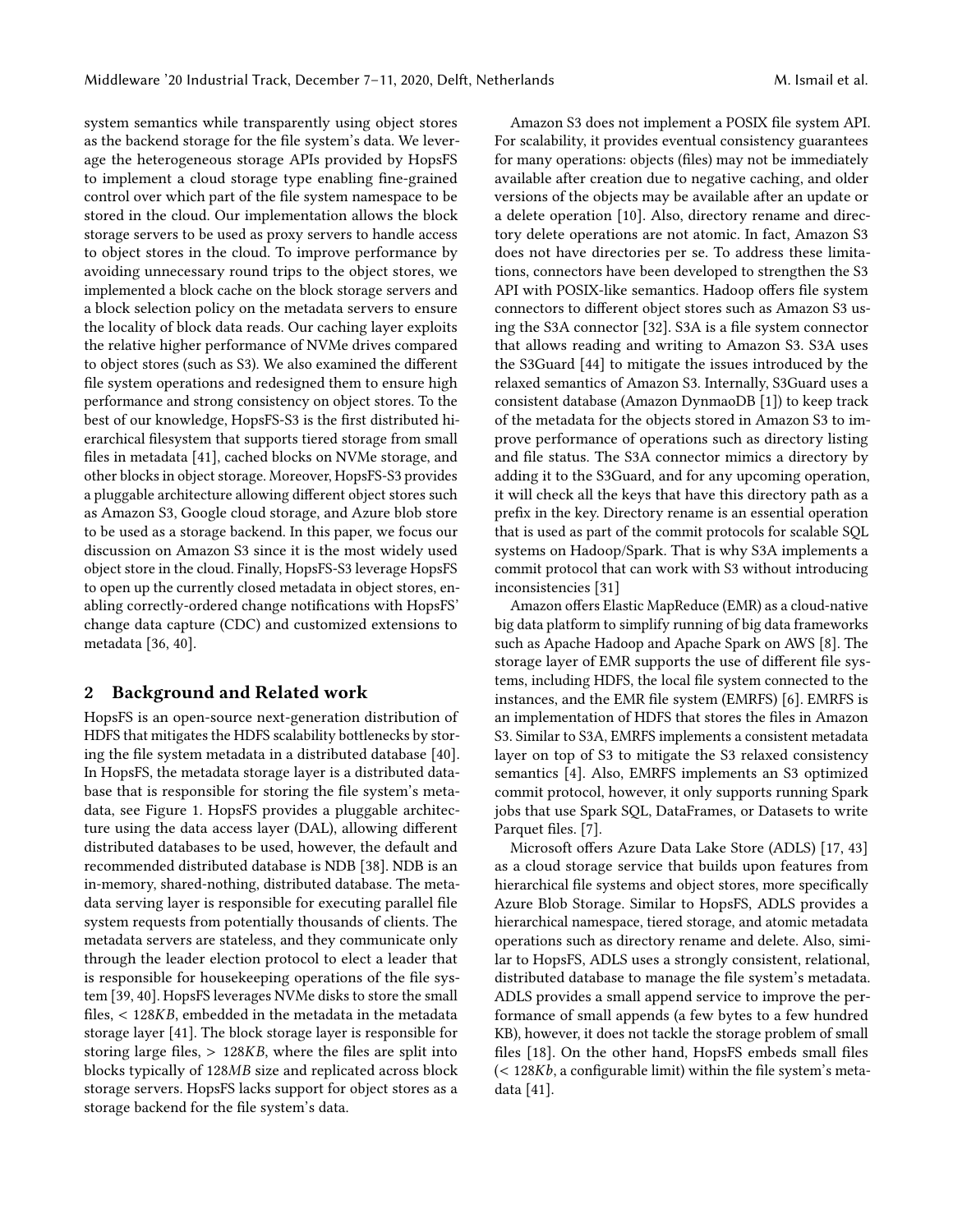<span id="page-2-0"></span>

Figure 1. An architecture diagram of HopsFS-S3. The main difference between HopsFS and HopsFS-S3 is that the block storage servers can act as proxy servers for cloud object stores.

# 3 HopsFS-S3

We designed HopsFS-S3 as an extension to HopsFS to enable the use of object stores as a storage backend for the file system's data. There are two design alternatives either to allow the HopsFS clients to interact directly with the object store APIs or to use the block storage servers as proxy servers to object stores. The former design breaks the compatibility with HDFS clients, requires more maintenance, and raises some security concerns regarding giving the clients access to the object store directly. We favor the latter approach since it does not break the comparability of the current HDFS clients, and it is easier to implement and maintain its consistency using the metadata servers. Also, it enables the use of a pluggable architecture allowing plugging other object stores easily. HopsFS implements heterogeneous storage APIs similar to HDFS [\[30\]](#page-6-34) to treat block storage servers (datanodes) as a collection of storage types such as DISK, SSD, and RAM\_DISK. In HopsFS-S3, we implement a new storage type called "CLOUD" that leverages the heterogeneous storage APIs allowing users to set the storage policy to be "CLOUD" on a directory in the file system namespace. That is, all files under that directory will be stored in the cloud. Currently, Amazon S3 and Azure Blob Storage are supported; however, HopsFS-S3 offers a pluggable architecture allowing implementations of other object stores such as Google Cloud Storage.

Amazon S3 introduces the concepts of buckets, objects, and keys. A bucket is a container for objects stored in S3, and it has a unique global name. Objects are the basic entities in S3 that represent the users' uploaded data. An object is uniquely identified by its bucket name, key, and version, while the key is the unique identifier for an object within the bucket [\[10\]](#page-6-6). In HopsFS-S3, we added configuration parameters to allow users to provide their Amazon S3 bucket to be used as the block data store. Similar to HopsFS, HopsFS-S3 stores the small files,  $<$  128KB, associated with the file system's metadata. For large files,  $> 128KB$ , HopsFS-S3 will

store the files in the user-provided bucket. We identified the file system operations in HopsFS, see Section [3.1,](#page-2-1) then we redesigned those operations to work with object stores, more specifically Amazon S3, see Section [3.2](#page-2-2)

#### <span id="page-2-1"></span>3.1 HopsFS operations

We divided the file system operations into two categories, metadata operations, and data operations. Metadata operations only interact with the file system's metadata without the need to read or write the actual data compared to the data operations. For example, mkdir is a metadata operation that creates a directory while file read is a data operation that reads file's content. HopsFS provides a strongly consistent file system semantics through the use of primitive locking and application-defined locking [\[40\]](#page-7-2).

#### <span id="page-2-2"></span>3.2 HopsFS-S3 operations

HopsFS-S3 uses the same metadata storage and serving layers as HopsFS. Therefore, the metadata operations are not affected by the new changes regarding data storage. However, we extended the file system's metadata to include information about each block, whether stored locally or in the cloud, and in which bucket it is stored. On the other hand, we redesigned the data operations to work with Amazon S3. S3 offers read-after-write consistency semantics for uploading new objects given that there was no get operation on the same key that happened shortly before uploading, otherwise eventual consistency semantics hold. That is any subsequent get operation to read the object might not return the object. Moreover, overwriting an existing object, deleting an object, and listing objects are eventually consistent. In HopsFS-S3, we maintain the same strong consistency as HopsFS. Therefore, we designed the file system data operations to enforce strong consistency on Amazon S3. That is, we ensure that all the objects stored in the S3 bucket are immutable. HopsFS-S3 implements variable-sized block storage to allow for any new appends to a file to be treated as new objects rather than overwriting existing objects.

In HopsFS-S3, the writing process proceeds similarly to HopsFS, where the file is split into blocks of fixed size, and the blocks are written to the block storage servers. However, instead of using the chain replication to replicate the blocks across 3 servers, we set the replication factor to 1 and use only one server that will transparently write the block to S3. The object stores maintain the fault tolerance and high availability of the stored objects. If the block storage server fails during a write operation, the client reschedules the write on a different live server. To read a file, clients in HopsFS-S3 proceed as in HopsFS by first requesting the set of block storage servers from a metadata server to start reading the file. However, since the file is stored in S3, metadata servers return either a block storage server with the cached blocks or a random block storage server that will transparently connect to S3 to return the requested blocks for the file to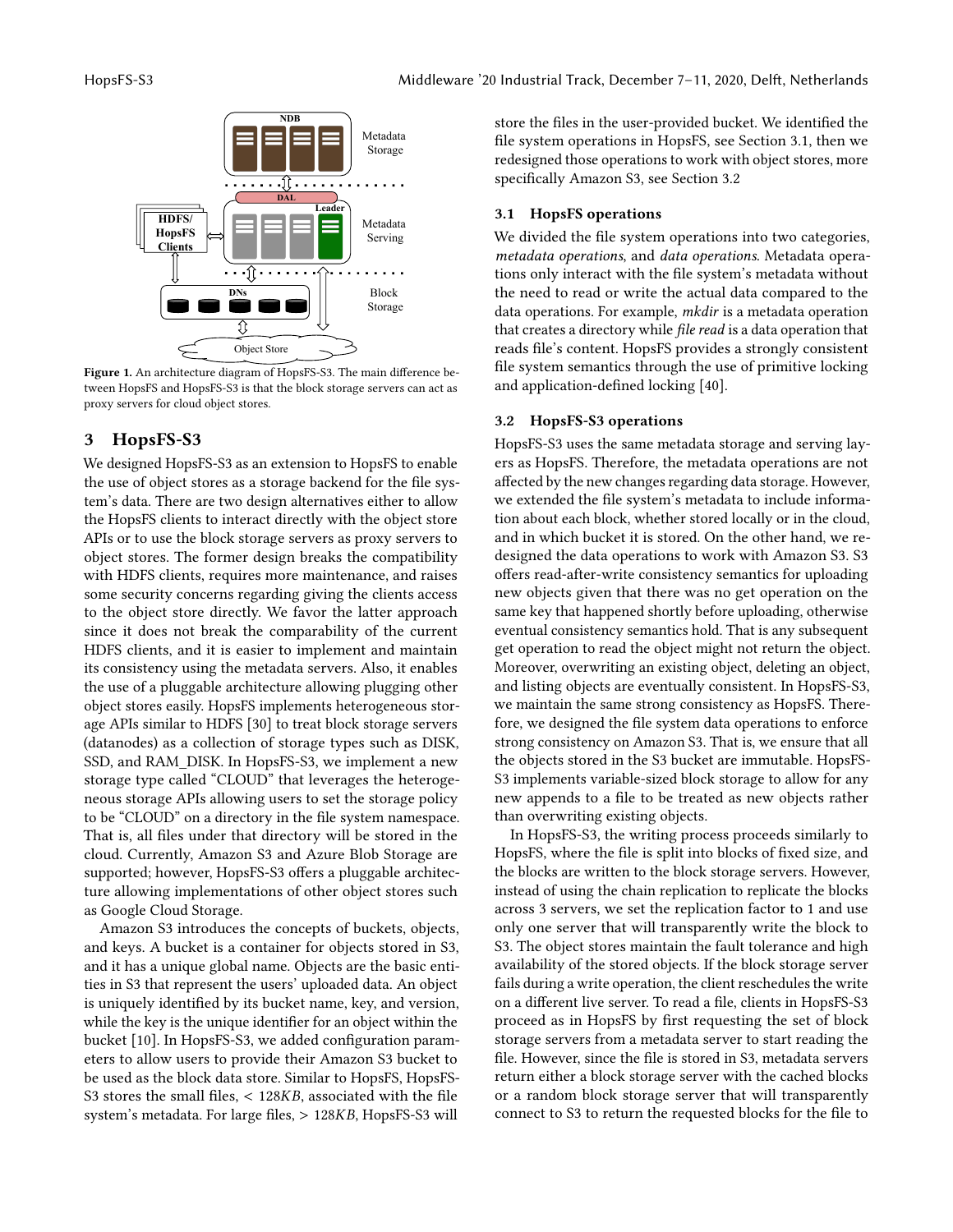the client. Each block storage server maintains a block cache where it saves the downloaded blocks to reduce the network overhead, see Section [3.2.1.](#page-3-0) The metadata servers keep track of the cached blocks on the block storage servers to allow for faster reads by sending the block storage servers with cached blocks to the client instead of a random block storage server. We also implement a synchronization protocol to ensure the consistency between the blocks stored in the cloud and the metadata stored in HopsFS-S3.

#### <span id="page-3-0"></span>3.2.1 Block cache

The block storage servers act as proxy servers that transparently read/write objects to/from object stores (Amazon S3). We implement a least recently used (LRU) cache per block storage server to cache the blocks read from Amazon S3. The objects are immutable, and all the file system operations go through the metadata servers that use the metadata stored in the metadata storage layer to evaluate the operation. Thus, ensuring the strong consistency of the file system metadata. The block storage servers ensure the validity of the cache by first checking the existence of the block in the cloud before returning the cached block to the client. The metadata servers implement a block selection policy that ensures the locality of block read operations. The selection policy always favors choosing the block storage servers where the blocks are cached then random block storage servers.

### 4 Evaluation

In this section, we evaluate the performance of HopsFS-S3 against Amazon EMRFS. All the experiments were run on virtual machines of type c5d.4xlarge on Amazon EC2 with 16 vCPUs, 32 GB of memory, and 1 NVMe SSD disks (400 GB). HopsFS-S3 is based on HopsFS version 3.2.0, which is compatible with Hadoop version 3.2. We used Amazon EMR version 6.0.0 with Hadoop version 3.2.1. We created a cluster with 5 nodes (1 master node and 4 core nodes). The master node runs the metadata and resource management services, while the core nodes run the block storage and node management services. We used three different benchmarks to compare the performance of HopsFS-S3 and EMRFS. The Terasort benchmark provided by Hadoop [\[13,](#page-6-35) [42\]](#page-7-6), TestDFSIOEnh provided by Hibench [\[33,](#page-6-36) [35\]](#page-6-37), and the hdfs command-line tool. To ensure a fair comparison, we matched the configurations of the resource and node management services between HopsFS-S3 and EMRFS.

#### 4.1 Terasort

The Terasort benchmark is a MapReduce based sorting algorithm that has been used by Hadoop clusters to compete in the annual sorting competition [\[46\]](#page-7-7) to sort 1 TB of data. The program consists of three main MapReduce jobs; Teragen, Terasort, and Teravalidate. The Teragen program is responsible for generating the input data to be sorted. The Terasort program does the actual sorting of the input data and then

<span id="page-3-1"></span>

Figure 2. The time taken by EMRFS and HopsFS-S3 clusters to run the Terasort benchmark for input data sizes (1GB, 10GB, and 100GB)

writes the sorted data back. The Teravalidate program checks the sorted results to ensure the total order of the data. We ran the Terasort benchmark on EMRFS and HopsFS-S3 clusters for different input data sizes (1GB, 10GB, and 100GB). For HopsFS-S3, we ran two configurations enabling and disabling the block cache on block storage servers. Then, we calculated the time taken by each stage of the Terasort benchmark, as shown in Figure [2.](#page-3-1) HopsFS-S3 with block cache enabled delivers lower running time compared to EMRFS by 17% for 1GB, 20% for 10GB, and 18% for 100GB. The main reason for the performance increase of HopsFS-S3 is that the block reads will only go to S3 if the block is not present locally in the block cache of the block storage servers, which we can confirm using the utilization figures in Section [4.1.1.](#page-3-2) HopsFS-S3 ensures the selection of block storage servers with locally cached blocks when serving client read requests. Figure [2](#page-3-1) also shows that HopsFS-S3 with cache disabled have a higher running time compared to EMRFS by 6% for 1GB, 4% for 10GB, and 12% for 100GB. The main reason for the higher running time is the indirection introduced by HopsFS-S3 to read the blocks through the block storage servers, which act as proxy servers for S3.

#### <span id="page-3-2"></span>4.1.1 Utilization

We collected the master and core nodes' utilization data when running the Terasort benchmark using an input data size of 100GB. Figure [3\(](#page-4-0)a) shows the average CPU utilization on the master node. We can see that the master nodes are hardly doing any work since all the work happens on the core nodes. Figure [3\(](#page-4-0)b) shows the average CPU utilization on the core nodes for different stages of the Terasort benchmark.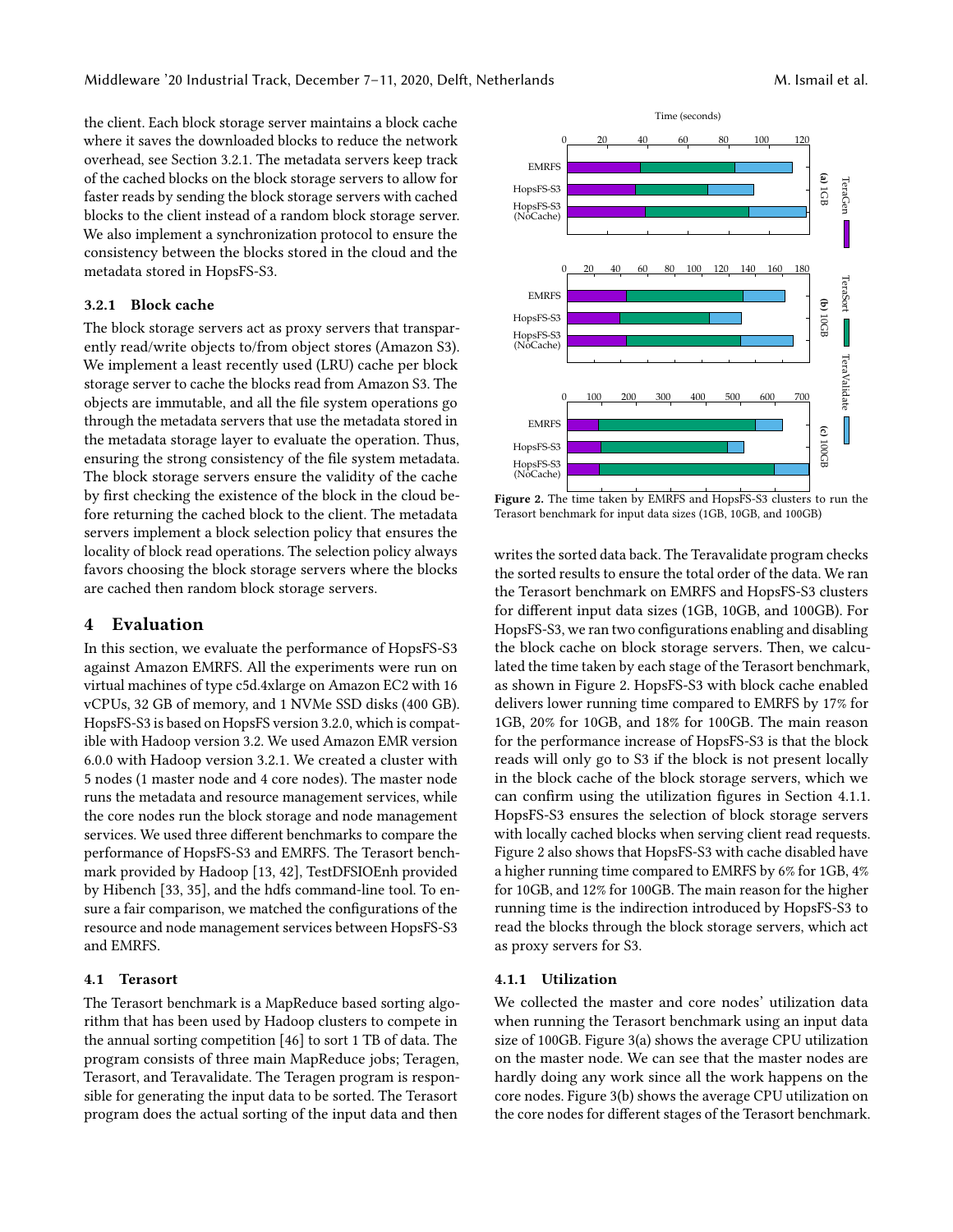<span id="page-4-0"></span>

Figure 3. The average CPU utilization on master and core nodes for different stages of the Terasort benchmark using 100GB of input data.

EMRFS has a higher CPU load on the core nodes compared to HopsFS-S3, whether the block cache is enabled or disabled.

Figure [4\(](#page-4-1)a) shows the average network write throughput on the core nodes. HopsFS-S3 and EMRFS have a similar write throughput for all three stages. On the other hand, HopsFS-S3 with cache enabled have a lower network read throughput compared to EMRFS due to the use of the block cache on the block storage servers of HopsFS-S3, as shown in Figure [4\(](#page-4-1)b). Figure [4\(](#page-4-1)c) shows the average disk write throughput on the core nodes for HopsFS-S3 and EMRFS. HopsFS-S3(NoCache) has significantly higher throughput on the Teravalidate stage compared to EMRFS and HopsFS-S3 with cache enabled. The reason is that when HopsFS-S3(NoCache) reads blocks, it always downloads the blocks from S3 and writes them to disk before sending them back to the client. HopsFS-S3 has a higher disk read throughput compared to EMRFS and HopsFS-S3(NoCache), as shown in Figure [4\(](#page-4-1)d), due to the use of the block cache on the block storage servers. Figure [5](#page-4-2) shows the average disk and network reading/writing throughput on the master node for all different stages of the Terasort benchmark. Both HopsFS-S3 and EMRFS have a low network and disk utilization, less than  $1MB/sec$ .

<span id="page-4-1"></span>



<span id="page-4-2"></span>

Figure 5. The average Disk and Network utilization on master node for different stages of the Terasort benchmark using 100 GB of input data.

#### 4.2 TestDFSIOEnh

In this experiment, we used the enhanced DFSIO benchmark provided by the Hibench benchmarking suite [\[35\]](#page-6-37). The benchmark creates a set of map tasks that are, in parallel, writing/reading files to/from HopsFS-S3 and EMRFS clusters, and then records the total time taken, average throughput per map task, and the average aggregated throughput of the cluster. We ran the TestDFSIOEnh using  $1GB$  files while varying the number of concurrent map tasks (16, 32, 64).

HopsFS-S3 takes almost the same amount of time as EM-RFS to write files at a low concurrency level (16); however, the time increases by 20% when running 32 concurrent tasks, and 10% when running 64 concurrent tasks, as shown in Figure [6\(](#page-4-3)a). The reason for the time increase is that the metadata server in EMRFS writes the data directly to S3 while, in the case of HopsFS-S3, the metadata server redirects the write to the block storage servers, which in turn writes the data to S3. On the other hand, HopsFS-S3 takes less time to read files, by up to 54% compared to EMRFS, as shown in Figure [6\(](#page-4-3)b). Figure [7\(](#page-5-0)a) shows that HopsFS-S3 has a lower average aggregated throughput, by up to 39% when writing files, compared to EMRFS. However, for HopsFS-S3 (NoCache), we show that HopsFS-S3 average aggregated throughput is almost the same as EMRFS and even higher when running 64 concurrent tasks. That is due to the high variability of the benchmark aggregated throughput results, as shown in the error bars, which is not that case when looking at the actual average

<span id="page-4-3"></span>

Figure 6. The total execution time taken by enhanced DFSIO tasks to concurrently write and read files of size 1GB to HopsFS-S3 and EMRFS clusters.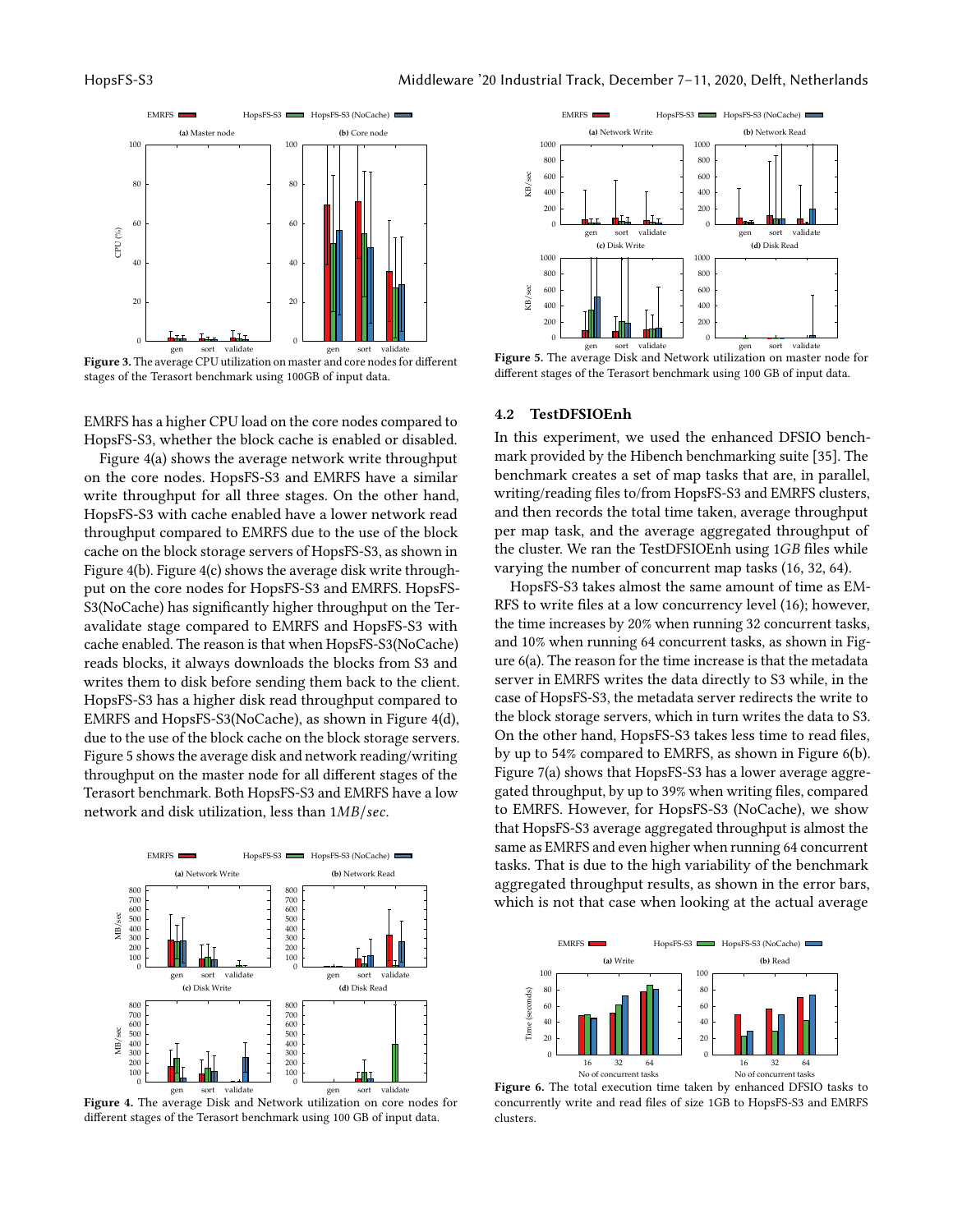<span id="page-5-0"></span>

Figure 7. The average aggregated throughput of HopsFS-S3 and EMRFS clusters to write and read files of size 1 GB using the enhanced DFSIO benchmark.

write throughput per map task as shown in Figure [8\(](#page-5-1)a). On the other hand, Figure [7\(](#page-5-0)b) shows that HopsFS-S3 has a higher average aggregated throughput when reading files by up to 3.4X times compared to the throughput of EMRFS at low concurrency levels, and it decreases to  $1.7X$  at higher concurrency levels. Similarly, Figure [8\(](#page-5-1)b) shows the average read throughput per map task for both clusters.

#### 4.3 Metadata operations

<span id="page-5-1"></span>In this experiment, we used the enhanced DFSIO to create directories with 1000 and 10, 000 files. Then, we used the HDFS command line tool [\[14\]](#page-6-38) to run directory listing and rename on those directories, and recorded the average time taken by each operation. Notice that the time reported includes the startup time of the JVM. Figure [9\(](#page-5-2)a) shows that HopsFS-S3 executes directory rename in two orders of magnitude lower time than EMRFS. The main reason for the huge performance gap is that EMRFS does not support directory rename. Instead, it does an expensive move operation to rename all the directory's descendent children and their



Figure 8. The average throughput per map task of HopsFS-S3 and EMRFS clusters when writing and reading files of size 1 GB using the enhanced

<span id="page-5-2"></span>

No of Files Figure 9. The average time taken by HopFS-S3 and EMRFS to execute directory listing and directory rename on directories with different number of children. The Y-axis is in log scale base 10.

transitive children. However, in HopsFS-S3, the directory rename operation is a metadata operation that only changes the metadata of the directory itself. Figure [9\(](#page-5-2)b) shows that HopsFS-S3 takes, on average, 50% the time taken by EMRFS to execute the directory listing. The directory listing operation is a metadata operation in HopsFS-S3 and EMRFS; that is, it does not require contacting S3. HopsFS-S3 retrieves the directory's children from the metadata storage layer, while EMRFS retrieves this information from the metadata table in DynamoDB. Due to space considerations and the existence of previous published performance figures [\[41\]](#page-7-4), we have not included experiments comparing small file performance in HopsFS-S3 and EMRFS. Given that small file operations in HopsFS-S3 are metadata operations, they again significantly outperform small file operations in S3.

### 5 Conclusions

We introduced HopsFS-S3, a hybrid cloud-native distributed hierarchical file system that allows the use of object stores as a storage backend for the file system's data without sacrificing the file system's consistency. HopsFS-S3 provides fine-grained APIs allowing users to enable cloud storage policy on a per-directory basis. Also, HopsFS-S3 offers a pluggable architecture allowing implementations using other object stores. In our experiments, we show that HopsFS-S3 outperforms EMRFS by up to 20% when running Tereasort benchmarks. Also, we show that HopsFS-S3 delivers up to 3.4X the aggregated read throughput of EMRFS. Moreover, we demonstrate that directory listing operations on HopsFS-S3 are up to 50% faster than on EMRFS, and directory rename operations are two orders of magnitude faster than EMRFS. To the best of our knowledge, HopsFS-S3 is the first hierarchical distributed POSIX-like filesystem with multi-tiered file storage at metadata, block cache, and object store layers, as well as customizable metadata.

## Acknowledgements

This work was funded by the EU Horizon 2020 project Human Exposome Assessment Platform (HEAP) under Grant Agreement no. 874662.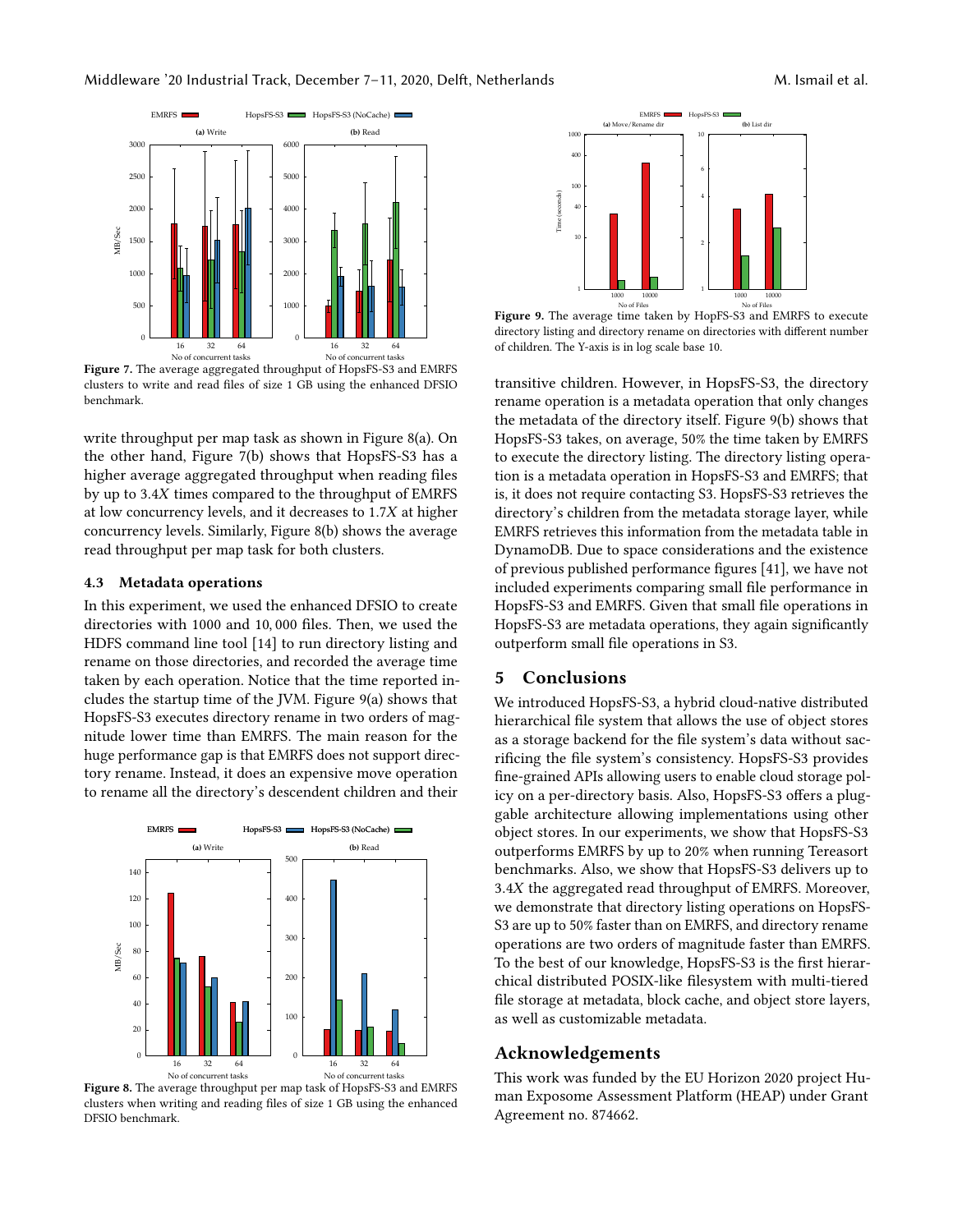# References

- <span id="page-6-26"></span>[1] Amazon 2020. Amazon DynamoDB. [https://aws](https://aws.amazon.com/dynamodb).amazon.com/ [dynamodb](https://aws.amazon.com/dynamodb). (2020). [Online; accessed 12-Mar-2020].
- <span id="page-6-5"></span>[2] Amazon 2020. Amazon S3. [https://aws](https://aws.amazon.com/s3).amazon.com/s3. (2020). [Online; accessed 12-Mar-2020].
- <span id="page-6-17"></span>[3] Amazon 2020. Configuring Amazon S3 event notifications. https://docs.aws.amazon.[com/AmazonS3/latest/dev/](https://docs.aws.amazon.com/AmazonS3/latest/dev/NotificationHowTo.html) [NotificationHowTo](https://docs.aws.amazon.com/AmazonS3/latest/dev/NotificationHowTo.html).html. (2020). [Online; accessed 4-Sep-2020].
- <span id="page-6-30"></span>[4] Amazon 2020. EMRFS Consistent View. [https://](https://docs.aws.amazon.com/emr/latest/ManagementGuide/emr-plan-consistent-view.html) docs.aws.amazon.[com/emr/latest/ManagementGuide/emr-plan](https://docs.aws.amazon.com/emr/latest/ManagementGuide/emr-plan-consistent-view.html)[consistent-view](https://docs.aws.amazon.com/emr/latest/ManagementGuide/emr-plan-consistent-view.html).html. (2020). [Online; accessed 12-Mar-2020].
- <span id="page-6-20"></span>[5] Amazon 2020. Event message structure. [https://](https://docs.aws.amazon.com/AmazonS3/latest/dev/notification-content-structure.html) docs.aws.amazon.[com/AmazonS3/latest/dev/notification-content](https://docs.aws.amazon.com/AmazonS3/latest/dev/notification-content-structure.html)[structure](https://docs.aws.amazon.com/AmazonS3/latest/dev/notification-content-structure.html).html. (2020). [Online; accessed 4-Sep-2020].
- <span id="page-6-29"></span>[6] Amazon 2020. Use EMR File System (EMRFS). [https://](https://docs.aws.amazon.com/emr/latest/ManagementGuide/emr-fs.html) docs.aws.amazon.[com/emr/latest/ManagementGuide/emr-fs](https://docs.aws.amazon.com/emr/latest/ManagementGuide/emr-fs.html).html. (2020). [Online; accessed 12-Mar-2020].
- <span id="page-6-31"></span>[7] Amazon 2020. Using the EMRFS S3-optimized Committer. https://docs.aws.amazon.[com/emr/latest/ReleaseGuide/emr-spark](https://docs.aws.amazon.com/emr/latest/ReleaseGuide/emr-spark-s3-optimized-committer.html)[s3-optimized-committer](https://docs.aws.amazon.com/emr/latest/ReleaseGuide/emr-spark-s3-optimized-committer.html).html. (2020). [Online; accessed 4-Sep-2020].
- <span id="page-6-28"></span>[8] Amazon 2020. What Is Amazon EMR? [https://docs](https://docs.aws.amazon.com/emr/latest/ManagementGuide/emr-what-is-emr.html).aws.amazon.com/ [emr/latest/ManagementGuide/emr-what-is-emr](https://docs.aws.amazon.com/emr/latest/ManagementGuide/emr-what-is-emr.html).html. (2020). [Online; accessed 12-Mar-2020].
- <span id="page-6-0"></span>[9] Amazon EC2 2019. Amazon EC2. [https://aws](https://aws.amazon.com/ec2/).amazon.com/ec2/. (2019). [Online; accessed 5-Jan-2019].
- <span id="page-6-6"></span>[10] Amazon S3 Consistency Model 2019. Amazon S3 Consistency Model. https://docs.aws.amazon.[com/AmazonS3/latest/dev/](https://docs.aws.amazon.com/AmazonS3/latest/dev/Introduction.html) [Introduction](https://docs.aws.amazon.com/AmazonS3/latest/dev/Introduction.html).html. (2019). [Online; accessed 5-Jan-2019].
- <span id="page-6-13"></span>[11] Apache 2019. Apache Hudi: Upserts And Incremental Processing on Big Data. [http://hudi](http://hudi.apache.org/).apache.org/. (2019). [Online; accessed 12-Sep-2019].
- <span id="page-6-14"></span>[12] Apache 2019. Apache Iceberg: open table format for huge analytic datasets. [https://iceberg](https://iceberg.incubator.apache.org/).incubator.apache.org/. (2019). [Online; accessed 12-Sep-2019].
- <span id="page-6-35"></span>[13] Apache 2020. Apache hadoop examples: Terasort benchmark. https://hadoop.apache.[org/docs/current/api/org/apache/](https://hadoop.apache.org/docs/current/api/org/apache/hadoop/examples/terasort/package-summary.html) [hadoop/examples/terasort/package-summary](https://hadoop.apache.org/docs/current/api/org/apache/hadoop/examples/terasort/package-summary.html).html. (2020). [Online; accessed 4-Sep-2020].
- <span id="page-6-38"></span>[14] Apache 2020. HDFS Commands Guide. [https://](https://hadoop.apache.org/docs/current/hadoop-project-dist/hadoop-hdfs/HDFSCommands.html) hadoop.apache.[org/docs/current/hadoop-project-dist/hadoop](https://hadoop.apache.org/docs/current/hadoop-project-dist/hadoop-hdfs/HDFSCommands.html)[hdfs/HDFSCommands](https://hadoop.apache.org/docs/current/hadoop-project-dist/hadoop-hdfs/HDFSCommands.html).html. (2020). [Online; accessed 4-Sep-2020].
- <span id="page-6-11"></span>[15] Azure 2019. Hadoop Azure Support: Azure Blob Storage. https://hadoop.apache.org/docs/r3.1.[2/hadoop-azure/](https://hadoop.apache.org/docs/r3.1.2/hadoop-azure/index.html##Atomic_Folder_Rename) index.[html#Atomic\\_Folder\\_Rename](https://hadoop.apache.org/docs/r3.1.2/hadoop-azure/index.html##Atomic_Folder_Rename). (2019). [Online; accessed 12-Sep-2019].
- <span id="page-6-21"></span>[16] Azure 2020. Azure Blob Storage as an Event Grid source. https://docs.microsoft.[com/en-us/azure/event-grid/event-schema](https://docs.microsoft.com/en-us/azure/event-grid/event-schema-blob-storage)[blob-storage](https://docs.microsoft.com/en-us/azure/event-grid/event-schema-blob-storage). (2020). [Online; accessed 4-Sep-2020].
- <span id="page-6-32"></span>[17] Azure 2020. Introduction to Azure Data Lake Storage Gen2. https://docs.microsoft.[com/en-us/azure/storage/blobs/data-lake](https://docs.microsoft.com/en-us/azure/storage/blobs/data-lake-storage-introduction)[storage-introduction](https://docs.microsoft.com/en-us/azure/storage/blobs/data-lake-storage-introduction). (2020). [Online; accessed 4-Sep-2020].
- <span id="page-6-33"></span>[18] Azure 2020. Optimize Azure Data Lake Storage Gen2 for performance. https://docs.microsoft.[com/en-us/azure/storage/blobs/data](https://docs.microsoft.com/en-us/azure/storage/blobs/data-lake-storage-performance-tuning-guidance#file-size)[lake-storage-performance-tuning-guidance#file-size](https://docs.microsoft.com/en-us/azure/storage/blobs/data-lake-storage-performance-tuning-guidance#file-size). (2020). [Online; accessed 4-Sep-2020].
- <span id="page-6-18"></span>[19] Azure 2020. Reacting to Blob storage events. [https:](https://docs.microsoft.com/en-us/azure/storage/blobs/storage-blob-event-overview) //docs.microsoft.[com/en-us/azure/storage/blobs/storage-blob](https://docs.microsoft.com/en-us/azure/storage/blobs/storage-blob-event-overview)[event-overview](https://docs.microsoft.com/en-us/azure/storage/blobs/storage-blob-event-overview). (2020). [Online; accessed 4-Sep-2020].
- <span id="page-6-8"></span>[20] Brad Calder, Ju Wang, Aaron Ogus, Niranjan Nilakantan, Arild Skjolsvold, Sam McKelvie, Yikang Xu, Shashwat Srivastav, Jiesheng Wu, Huseyin Simitci, and others. 2011. Windows Azure Storage: a highly available cloud storage service with strong consistency. In Proceedings of the Twenty-Third ACM Symposium on Operating Systems Principles. ACM, 143–157.
- <span id="page-6-3"></span>[21] Databricks 2020. HDFS vs. Cloud Storage: Pros, cons and migration tips. [Top5ReasonsforChoosingS3overHDFS](Top 5 Reasons for Choosing S3 over HDFS). (2020). [Online; accessed 11-Mar-2020].
- <span id="page-6-7"></span>[22] Giuseppe DeCandia, Deniz Hastorun, Madan Jampani, Gunavardhan Kakulapati, Avinash Lakshman, Alex Pilchin, Swaminathan Sivasubramanian, Peter Vosshall, and Werner Vogels. 2007. Dynamo: amazon's highly available key-value store. In ACM SIGOPS operating systems review, Vol. 41. ACM, 205–220.
- <span id="page-6-15"></span>[23] Delta 2019. Delta Lake: Reliable Data Lakes at Scale. [https://delta](https://delta.io/).io/. (2019). [Online; accessed 12-Sep-2019].
- <span id="page-6-12"></span>[24] Google 2019. Google Cloud Storage: mv - Move/rename objects. https://cloud.google.[com/storage/docs/gsutil/commands/mv](https://cloud.google.com/storage/docs/gsutil/commands/mv). (2019). [Online; accessed 12-Sep-2019].
- <span id="page-6-4"></span>[25] Google 2020. HDFS vs. Cloud Storage: Pros, cons and migration tips. https://cloud.google.[com/blog/products/storage-data-transfer/](https://cloud.google.com/blog/products/storage-data-transfer/hdfs-vs-cloud-storage-pros-cons-and-migration-tips) [hdfs-vs-cloud-storage-pros-cons-and-migration-tips](https://cloud.google.com/blog/products/storage-data-transfer/hdfs-vs-cloud-storage-pros-cons-and-migration-tips). (2020). [Online; accessed 11-Mar-2020].
- <span id="page-6-19"></span>[26] Google 2020. Pub/Sub notifications for Cloud Storage. [https://](https://cloud.google.com/storage/docs/pubsub-notifications) cloud.google.[com/storage/docs/pubsub-notifications](https://cloud.google.com/storage/docs/pubsub-notifications). (2020). [Online; accessed 4-Sep-2020].
- <span id="page-6-9"></span>[27] Google Cloud Storage Consistency 2019. Google Cloud Storage Consistency. https://cloud.google.[com/storage/docs/consistency](https://cloud.google.com/storage/docs/consistency). (2019). [Online; accessed 5-Jan-2019].
- <span id="page-6-1"></span>[28] Google Compute Engine 2019. Google Compute Engine. [https://](https://cloud.google.com/compute/) cloud.google.[com/compute/](https://cloud.google.com/compute/). (2019). [Online; accessed 5-Jan-2019].
- <span id="page-6-10"></span>[29] GoogleCloudPlatform 2019. How Google Cloud Storage offers strongly consistent object listing thanks to Spanner. [https:](https://cloud.google.com/blog/products/gcp/how-google-cloud-storage-offers-strongly-consistent-object-listing-thanks-to-spanner) //cloud.google.[com/blog/products/gcp/how-google-cloud-storage](https://cloud.google.com/blog/products/gcp/how-google-cloud-storage-offers-strongly-consistent-object-listing-thanks-to-spanner)[offers-strongly-consistent-object-listing-thanks-to-spanner](https://cloud.google.com/blog/products/gcp/how-google-cloud-storage-offers-strongly-consistent-object-listing-thanks-to-spanner). (2019). [Online; accessed 1-Jul-2019].
- <span id="page-6-34"></span>[30] Hadoop 2020. Archival Storage, SSD, and Memory. https://hadoop.apache.[org/docs/current/hadoop-project-dist/](https://hadoop.apache.org/docs/current/hadoop-project-dist/hadoop-hdfs/ArchivalStorage.html) [hadoop-hdfs/ArchivalStorage](https://hadoop.apache.org/docs/current/hadoop-project-dist/hadoop-hdfs/ArchivalStorage.html).html. (2020). [Online; accessed 12-Mar-2020].
- <span id="page-6-27"></span>[31] Hadoop 2020. Committing work to S3 with the "S3A Committers". https://hadoop.apache.[org/docs/current/hadoop-aws/tools/](https://hadoop.apache.org/docs/current/hadoop-aws/tools/hadoop-aws/committers.html) [hadoop-aws/committers](https://hadoop.apache.org/docs/current/hadoop-aws/tools/hadoop-aws/committers.html).html. (2020). [Online; accessed 12-Mar-2020].
- <span id="page-6-25"></span>[32] Hadoop 2020. Hadoop-AWS module: Integration with Amazon Web Services. https://hadoop.apache.[org/docs/current/hadoop-aws/tools/](https://hadoop.apache.org/docs/current/hadoop-aws/tools/hadoop-aws/index.html) [hadoop-aws/index](https://hadoop.apache.org/docs/current/hadoop-aws/tools/hadoop-aws/index.html).html. (2020). [Online; accessed 12-Mar-2020].
- <span id="page-6-36"></span>[33] HiBench 2020. HiBench Github repository. [https://github](https://github.com/Intel-bigdata/HiBench).com/Intel[bigdata/HiBench](https://github.com/Intel-bigdata/HiBench). (2020). [Online; accessed 4-Sep-2020].
- <span id="page-6-16"></span>[34] Yin Huai, Ashutosh Chauhan, Alan Gates, Gunther Hagleitner, Eric N Hanson, Owen O'Malley, Jitendra Pandey, Yuan Yuan, Rubao Lee, and Xiaodong Zhang. 2014. Major technical advancements in apache hive. In Proceedings of the 2014 ACM SIGMOD international conference on Management of data. ACM, 1235–1246.
- <span id="page-6-37"></span>[35] S. Huang, J. Huang, J. Dai, T. Xie, and B. Huang. 2010. The HiBench benchmark suite: Characterization of the MapReduce-based data analysis. In 2010 IEEE 26th International Conference on Data Engineering Workshops (ICDEW 2010). 41–51.
- <span id="page-6-22"></span>[36] M Ismail, M Ronstrom, S Haridi, and J Dowling. 2019. ePipe: Near Real-Time Polyglot Persistence of HopsFS Metadata. In 2019 19th IEEE/ACM International Symposium on Cluster, Cloud and Grid Computing (CC-GRID). 92–101.
- <span id="page-6-2"></span>[37] Microsoft Azure 2019. Microsoft Azure. [https://azure](https://azure.microsoft.com).microsoft.com. (2019). [Online; accessed 5-Jan-2019].
- <span id="page-6-23"></span>[38] MySQL Cluster CGE 2018. MySQL Cluster CGE. [http://](http://www.mysql.com/products/cluster/) www.mysql.[com/products/cluster/](http://www.mysql.com/products/cluster/). (2018). [Online; accessed 5-Jan-2018].
- <span id="page-6-24"></span>[39] Salman Niazi, Mahmoud Ismail, Gautier Berthou, and Jim Dowling. 2015. Leader Election Using NewSQL Database Systems. In Proceedings of the 15th IFIP WG 6.1 International Conference on Distributed Applications and Interoperable Systems - Volume 9038. 158–172.